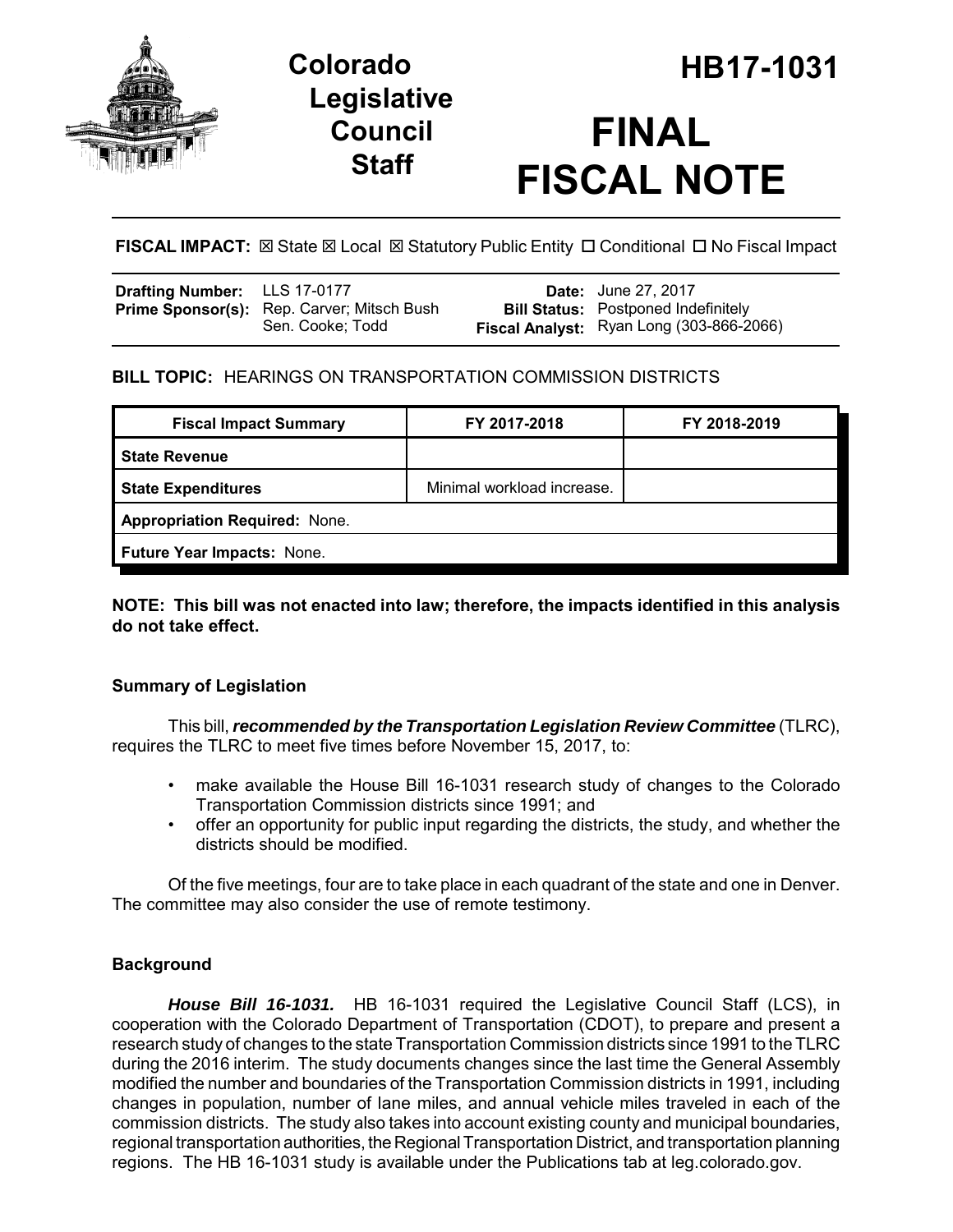*Transportation Commission.* The Transportation Commission consists of 11 commissioners, appointed by the Governor and confirmed by the Senate, each representing a corresponding district whose boundaries are defined by statute. The districts that commission members represent have been expanded and redrawn several times over the 102 years the commission has existed. The 11 current districts were established in 1991 and are illustrated in Figure 1.







The Transportation Commission is generally responsible for:

- formulating general policy related to the management, construction, and maintenance of highways and other transportation systems;
- prescribing administrative practices for CDOT;
- making all orders, rules, and regulations necessary to carry out transportation programs;
- adopting budgets and programs; and
- making recommendations to CDOT, the Governor, and the General Assembly.

Commission members must reside in the districts they represent, and serve terms of four years. The commission must meet at least eight times per year, and the Governor, the commission chair, the Colorado Department of Transportation (CDOT) executive director, and a majority of the commission's members may call special meetings. Commission members receive \$75 per meeting, along with expenses.

#### **State Expenditures**

In FY 2017-18, workload will increase in the Legislative Department and CDOT to hold statewide hearings during the interim. This workload increase is described below.